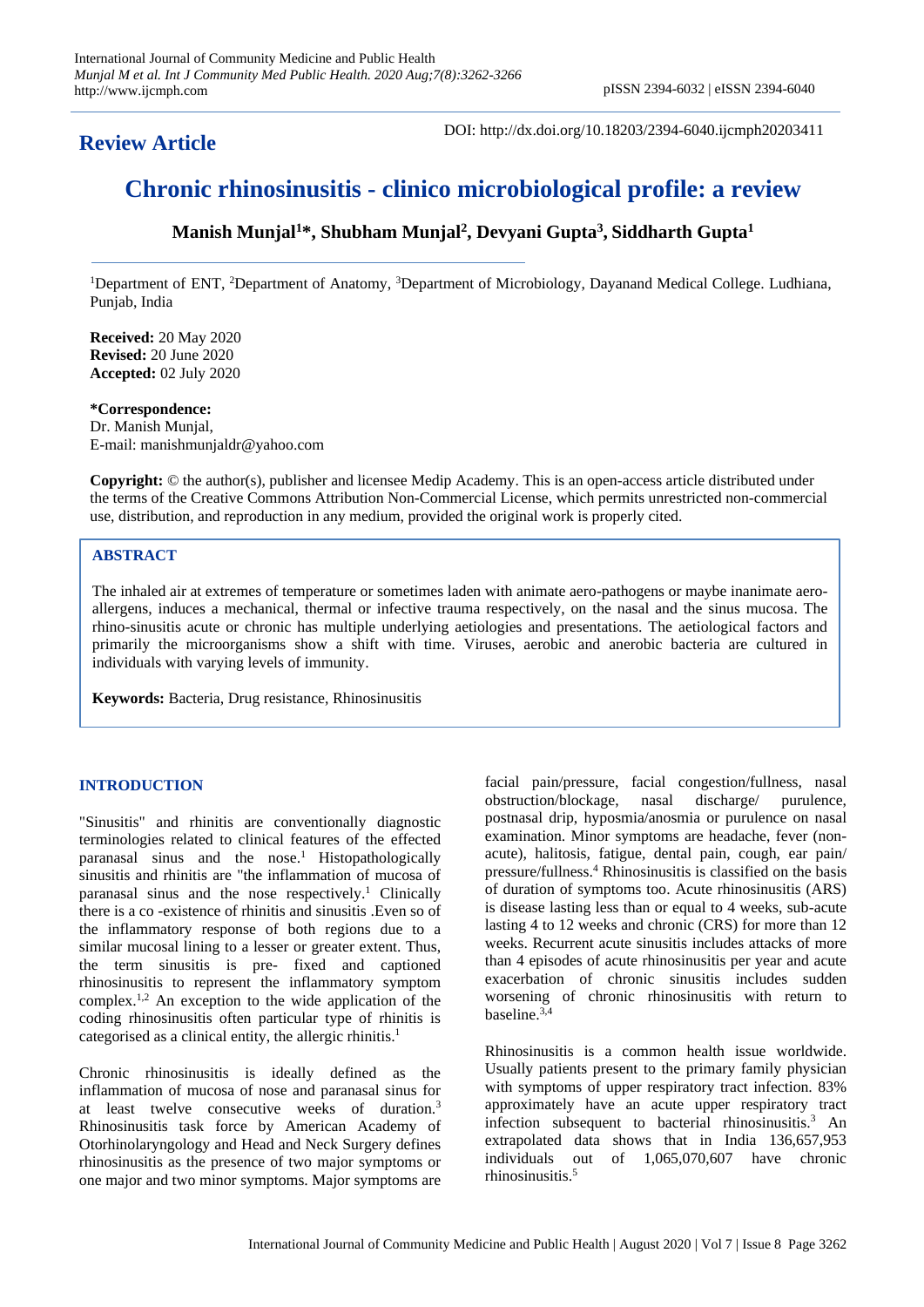Underlying factors in chronic rhinosinusitis are ostiomeatal obstruction, allergies, polypi, dental diseases and occult or subtle immunodeficiency states, which lead to inflammation of nose and paranasal sinus. Two broad groups are seen, A predominantly eosinophilic group (allergic rhinitis, nasal polypi, especially aspirin sensitive polypi) and the neutrophilic group (immune deficiency, chronic infection, polypi in cystic fibrosis). Microorganisms, i.e. the bacteria and the fungi are the secondary invaders on the sinus and nasal mucous membranes. Moreover, structural abnormalities, conchae bullosae, Haller (infraorbital) cells, and septal deviations aggravate the situation, any disease process or toxin that affects ciliary motility of the mucosa has a negative effect on chronic rhinosinusitis.<sup>6</sup>

The infection leads to mucosal swelling with consequent occlusion or obstruction of the sinus ostia. Thereby leading to reduction in oxygen tension, which can impair mucociliary transport and transudation of fluid into the sinuses.<sup>7</sup> The inflammation also results in changes in the mucous that become more viscid and often alterations in ciliary beat frequency occur. These shifts in the environment of the nose and the sinuses, lead to stasis of the mucous and thereby bacterial colonization.<sup>6</sup>

The diagnosis of chronic rhinosinusitis is made by existence of symptoms, eneumerated by the Rhinosinusitis task force along with either endoscopic signs of oedema, mucosal congestion, mucopurulent discharge or polypi extruding into the middle meatus and/or on computed tomographic fearures like mucosal thickness within the ostiomeatal complex and in the sinuses $3,4$ 

Predominantly isolated organisms from subjects of acute bacterial rhinosinusitis are S*treptococcus pneumoniae, Haemophilus influenzae* and *Moraxella catarrhalis.* Pathogenesis of chronic rhinosinusitis is controversial with multiple aetiologies. Mixed flora of bacteria, fungi or viruses may co-exist in some while in others there are no identifiable pathogenic organisms. In patients of chronic rhinosinusitis the potential pathogenic bacteria, are *Staphylococcusspecies* (55%) and out of those, *Staphylococcus aureus* is the major organism (20%). Studies even document a high prevalence of Enterobacteriaceae, anaerobes, Gram-negative bacteria and fungi.<sup>8-12</sup>

Therapeutics in chronic rhinosinusitis incorporates medical, surgical or a combined sequential modality. Medical includes, use of antibiotics. Antibiotic resistance is an emerging vital issue now-a-days. The US, Rujuvanej et al13 study of 10387 positive intranasal culture samples over a period of two decades from 1990 to 2010 reported *Staphylococcus aureus* in 800 (7.7%) and out of which 110 (1.06%) were methicillin resistant *Staphylococcus aureus* (MRSA) and there was a statistically significant increasing trend for MRSA sinusitis.

Resistance of microorganisms to the present day drugs is seen which varies with time. This antimicrobial resistance is increasing nowadays due to non-judicial use of antibiotics. It is increasing in common pathogens of chronic rhinosinusitis. Resistance mechanism is due to antibiotic inactivating enzymes, alterations in the target site of antibiotics and changes in the influx/efflux process.

#### **PATHOPHYSIOLOGY OF SINUSITIS**

#### *The host factors include*

genetic factors like immotile ciliary syndrome and cystic fibrosis. Anatomical abnormalities like concha bullosa, septal spur or a paradoxical middle turbinate. Allergic and Immunologic disorders, systemic disease or medical therapeutics which predisposes the individual to infection.

#### *Among the environmental factors are*

Viral, bacterial or fungal infections, trauma, primary or secondary tobacco smoke exposure, chronic or acute irritants, noxious chemical fumes, prior surgery, nasal packings and indwelling naso-gastric tubes.

Acute sinusitis is usually preceded by acute viral respiratory tract infection, which leads to mucosal edema causing obstruction of sinus ostia. Ostial obstruction leads to reduction in oxygen tension, which causes reduction in mucociliary transport and leads to transudation of fluid into sinuses. Inflammation also causes an increase in mucus consistency. All these changes lead to mucostasis and bacterial colonization and lead to bacterial infection.<sup>6</sup>

There is strong suspicion of the role of allergy. Antigenantibody reactions result in the release of histamine and other mediators of inflammation, which cause changes in vascular permeability, destabilization of lysosomal membranes causing inflammation, mucosal swelling and ostia obstruction. Other factors leading to chronic rhinosinusitis are biofilms, superantigens and osteitis.<sup>6</sup>

Organisms responsible for acute or chronic rhinosinusitis are different. Since the pathogenesis of chronic rhinosinusitis is not well defined and there are multiple etiological factors. Pathogenesis of chronic rhinosinusitis is ill well defined, with various hypotheses. . Inflammation of nose and paranasal sinuses mucosa result in sinus ostial obstruction and leads to infection.

Many factors predispose an individual to chronic rhinosinusitis, namely. It is difficult to identify causative organisms. Chronic rhinosinusitis is regarded as an inflammatory disease, which may or may not contain causative organisms. Most common causative organisms are *Staphylococcus* species (55%) of which *Staphylococcus aureus* (20%) is most common. High prevalence of *Enterobacteriaceae species*, anaerobes, gram-negative bacteria and fungi is also seen at times.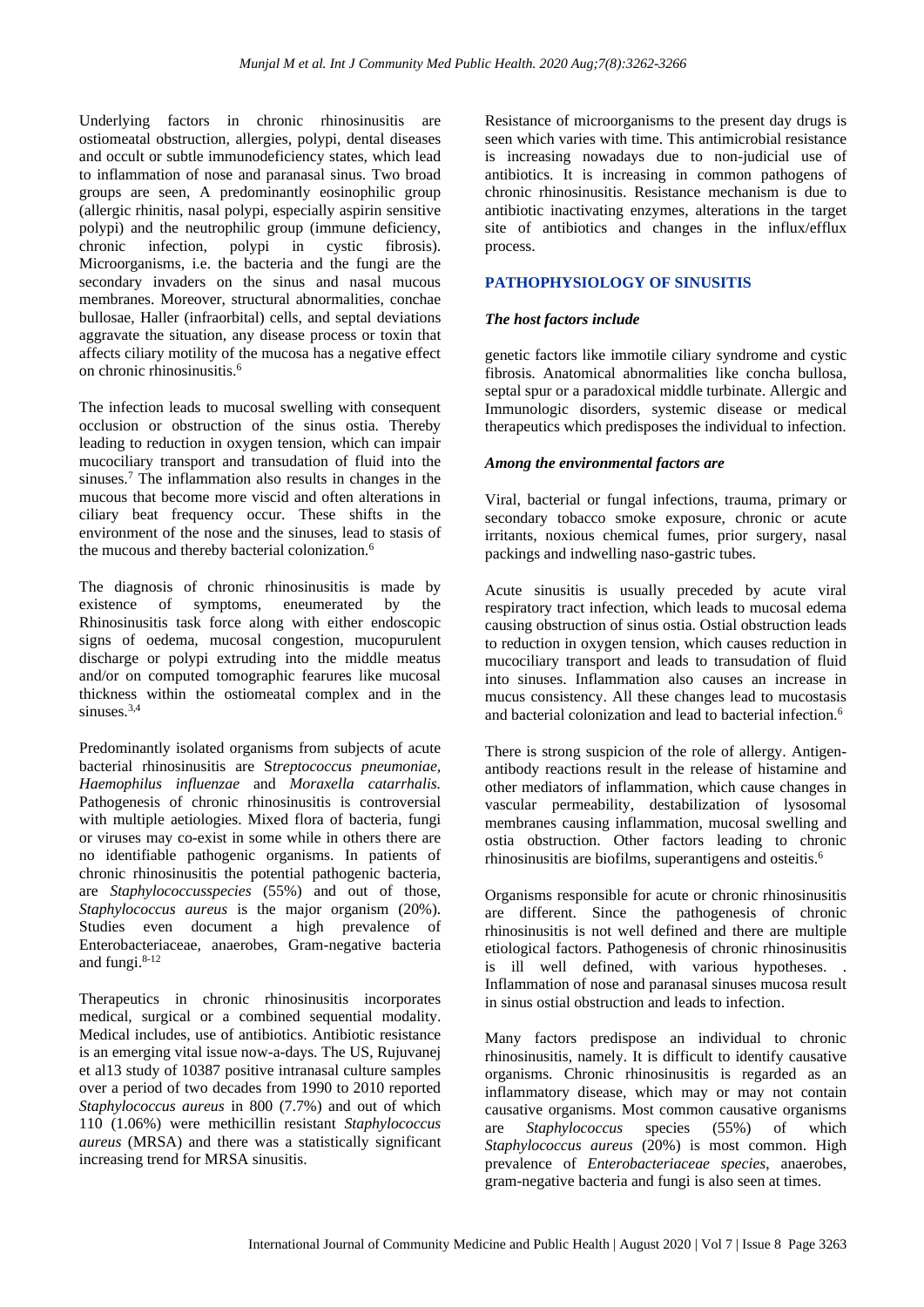#### **HISTORICAL REVIEW**

Doyle et al conducted a study in 1991 by taking a biopsy of ethmoid sinus mucosa and found that *Staphylococcus aureus* (32%) and *Enterobacteriaceae* (19%) were the commonest pathogenic isolates. Coagulase negative staphylococci were the most common pathogen overall  $(71 \%)$ .<sup>14</sup>

A study about middle meatal commensal flora, done by Klosek et al, in 1996, included 139 subjects irrespective of sex and over 16 years of age.<sup>15</sup> They found out that 359 samples yielded a single organism in culture. One hundred and thirteen samples contained at least one aerobic or anaerobic bacterium. They showed that the adult middle meatus contained mixed commensal flora and it is useful in interpreting endonasal swab cultures during acute and chronic sinus infection.

James et al in 2006 studied 83 patients and they managed to isolate pathogens in 59 of these patients (71%). Approximately 12% of the 83 patients cultured positive for multiple organisms.<sup>16</sup> The most common were coagulase-negative staphylococci (31% of isolates). Distributions of other pathogens were *Haemophilus influenzae* (25%), *Streptococcus pneumoniae* (12%), *Moraxella catarrhalis* (10%), *Pseudomonas aeruginosa* (7%), *alpha-hemolytic streptococci* (5%) and *Staphylococcus aureus* (3%). Approximately 39% of the coagulase-negative staphylococciisolates were resistant to penicillin. 20% of the *Haemophilus influenzae* isolates were beta-lactamase-positive, and 14% of all isolates were resistant to multiple antibiotics.

A retrospective study done by Bhattacharya et al, in 2008, reviewed the microbiological data of all endoscopically obtained paranasal sinus cultures from 2001 to 2005 in adult patients with chronic rhinosinusitis.<sup>17</sup> They took 392 culture samples and they got 701 bacterial isolates. In their study *Staphylococcus aureus* was the most commonly isolated organism (19.0%). Nineteen percent of *Staphylococcus aureus* species were found to be methicillin resistant *Staphylococcus aureus* but *methicillin resistant Staphylococcus aureus*-specific antibiotic resistance rates did not change over the course of the study (all p≥0.222). They concluded that methicillin resistant *Staphylococcus aureus* exhibited statistically significant higher rates of resistance to each antibiotic tested than did methicillin sensitive *Staphylococcus aureus* (MSSA).

In 2009, Neiderfuhr et al studied 31 patients having sinusitis with polyposis and 13 patients without polyposis and 21 control patients.<sup>18</sup> The study showed mixed cultures of aerobes and anaerobes. Most common aerobes found in biopsy specimens were coagulase negative staphylococci and alpha haemolytic *Streptococci*. *Propionibacterium* and *Peptostreptococcus* were the most common anaerobes. Pathogenic bacteria were

*Staphylococcus aureus, Enterobacteriaceae and Haemophilus influenzae*.

Genoway et al conducted a retrospective study in 2011 to evaluate the isolated pathogens and their resistance pattern.<sup>19</sup> They found out that the most common organisms seen in isolates were *Staphylococcus aureus* (39%) followed by *Haemophilus influenzae* (29%), *Pseudomonas aeruginosa* (15%), *Streptococcus pneumoniae* (12%) and *Moraxella catarrhalis* (11%). In their study they got only 3 cases of methicillin resistant *Staphylococcus aureus*.

A study was published by Xio et al in 2011 about microbiological profile and antibiotic susceptibility in chronic rhinosinusitis, where 51 patients were taken. 41 patients showed bacteria in culture.<sup>20</sup> Most sensitive antibiotics against bacteria were vancomycin and moxifloxacin (100%) followed by levofloxacin (92.31%), rifampin (90.91%). Sensitivity of other antibiotics was ciprofloxacin (81.58%), sulfamethoxazole-trimethoprim (67.65%), azithromycin (47.62%), clarithromycin (45%), ampicillin sodium and sulbactam (35.90%), ceftriaxone (39.39%), cefuroxime sodium (30.43%). Least sensitive antibiotic was penicillin, which showed 8.33% sensitivity.

A study done by Brook et al in 2011 found out that most sinus infections are viral. The most common viruses responsible for sinus infection are Rhinoviruses, Influenza viruses, and Parainfluenza viruses. Small proportion of them developed super infections and showed bacteria. Streptococcus pneumoniae. showed bacteria. *Streptococcus Haemophilus influenzae, Moraxella catarrhalis,* and Streptococcus pyogenes are the most common isolates in acute purulent sinusitis. *Staphylococcus aureus* and anaerobic bacteria like *Prevotella* and *Porphyromonas*, *Fusobacterium* and *Peptostreptococcus* spp. are the main isolates in chronic sinusitis. In patients with nosocomial sinusitis, immunocompromised host, HIV infections and in cystic fibrosis *Pseudomonas aeruginosa* and other aerobic and facultative gram-negative rods are commonly isolated. Fungi and *Pseudomonas aeruginosa* are the most common isolates in neutropenic patients. They stated that the microbiology of sinusitis is influenced by the previous antimicrobial therapy, vaccinations, and the presence of normal flora capable of interfering with the growth of pathogens.

Faezel et al compared microbiological culture-based and culture-independent (16S rRNA gene sequencing) methodologies for pathogen identification in chronic rhinosinusitis patients in  $2012<sup>22</sup>$  A total of 21 swab samples from 15 chronic rhinosinusitis patients and 5 non-chronic rhinosinusitis controls were analysed. All subjects had positive bacterial cultures, with a mean of 2.8 isolates per subject. The most prevalent cultivars were coagulase- negative *Staphylococci* (15/20 specimens, 75%), *Staphylococcus aureus* (10/20, 50%) and *Propionibacterium acnes* (6/20, 30%). Among 57,407 pyro sequences generated, the most prevalent were from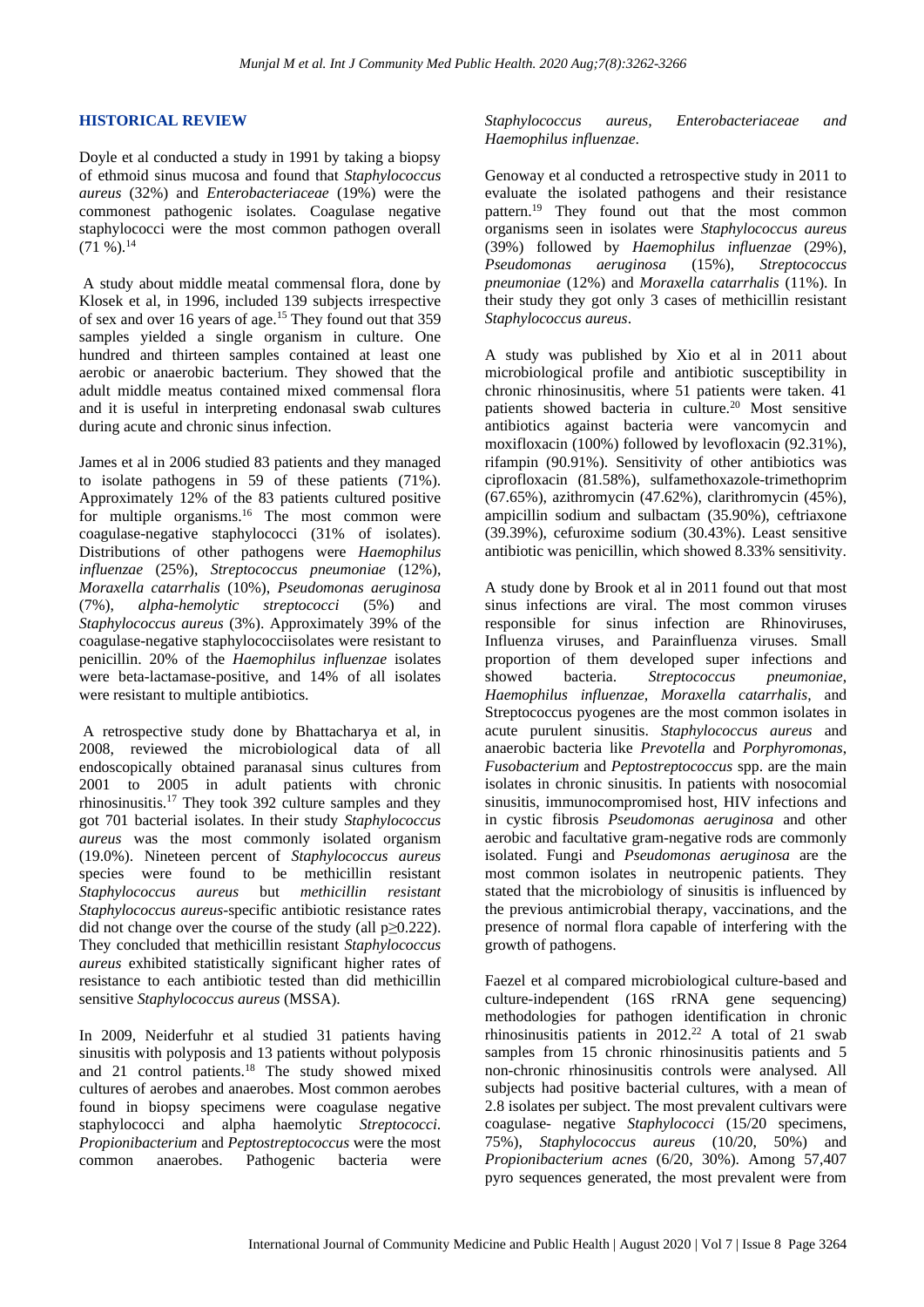coagulase-negative *Staphylococci* (21/21specimens, 100%), *Corynebacterium* (18/21, 85.7%), *Propionibacterium acnes* (16/21, 76.2%), and *Staphylococcus aureus* (14/21, 66.7%). Chronic rhinosinusitis patients were characterized by altered microbial composition (p=0.02), and greater abundance of Staphylococcus aureus (p=0.03).<sup>29</sup> The study indicated that bacterial culture and 16S rRNA gene pyrosequencing of specimens from CRS patients and controls yield largely consistent results. There was, however, significantly more diversity regarding the anaerobic groups as seen by sequencing than by culture. In addition, it was also observed that chronic rhinosinusitis patients have significantly different microbial communities from non-chronic rhinosinusitis controls, with more abundant occurrence of *Staphylococcus aureus*.

Boase et al performed a study in 2014 to find out the causative middle meatal organisms.<sup>23</sup> They evaluated 38 chronic rhinosinusitis patients and 6 controls. They concluded that the healthy sinus is not sterile and it appears that not only prevalence but also abundance of organisms is critical in determining the disease state. *Staphylococcus aureus* was the most common organism (23/38) 61% followed by *Staphylococcus epidermidis* (21/38) 55%.<sup>24</sup> *Staphylococcus aureus* was found in 15 (16%) of 97 patients with chronic sinusitis between 2001 and 2003, and 4 (27%) were MRSA. *Staphylococcus aureus* was recovered from 23 (20%) of 117 patients with chronic sinusitis between 2004 and 2006, and 14 (61%) were MRSA  $(p<0.05)$ .

Farhani et al did a study in Iran in 2014 about antibiotic resistant patterns of aerobic organisms in chronic rhinosinusitis.<sup>24</sup> Samples were taken from maxillary sinus aspirate, meatus and oropharynx. Study was performed on 216 patients of which 62.1% were males and 37.1% were females. In their study 56.4% of patients were from urban areas. More than half of the participants aged between 30 and 39 years. The most frequent isolated strains from oropharynx and meatus were alpha-hemolytic Streptococcus (15.4%), followed by coagulase negative Staphylococcus (14.6%), and *Branhamella catarrhalis* (13.2%). The most prevalent isolated strains from sinus aspiration were *Staphylococcus aureus* (19.1%), *Klebsiella pneumonia* (16.4%) and *Branhamella catarrhalis* (15.6%).

#### **DISCUSSION**

The highest antibiotic susceptibility was detected to ciprofloxacin and ceftriaxone in most of the strains. *Escherichia coli* and *Haemophilus influenza* showed 100% sensitivity to ciprofloxacin and least sensitive was *Pseudomonas aeruginosa* with 76.7% sensitivity. Susceptibility to ceftriaxone ranged from 71.4 to 100%. *Streptococcus pneumonia, Corynebacterium diphtheria,*  and *H. influenzae* showed 100% sensitivity to ceftriaxone and least sensitive was *Acinetobacter baumannii* showed 71.4%. The highest resistance was mostly detected to

penicillin (ranging from 33.3% to 91.7%), and to ampicillin (ranging from 38.4% to 83.7%) regardless of strain.<sup>24</sup>

#### **CONCLUSION**

As the microbiological organisms show emergence of drug resistance, therefore, periodical fresh study is needed to detect the most common pathologic organisms and the most effective drugs against them. Thus, we conducted this study to find out the microbiological profile in chronic rhinosinusitis and their sensitivity pattern.

*Funding: No funding sources Conflict of interest: None declared Ethical approval: Not required*

#### **REFERENCES**

- 1. Devaih AK. Adult chronic rhinosinusitis: diagnosis and dilemmas. Otolaryngol Clin N Am. 2004;37:243-52.
- 2. Fokkens WK, Lund VJ, Mullol J, Bachert C, Cohen N, Cobo R, et al. European position paper on nasal polyps. Rhinology. 2007;45:1-139.
- 3. Report of the Rhinosinusitis Task Force Committee Meeting, Otolaryngol Head Neck Surg. 1997;117:1- 68.
- 4. Lanza D, Kennedy DW. Adult rhinosinusitis defined. Otolaryngol Head Neck Surg. 1997;117:1- 7.
- 5. International Data Base, US census bureau 2004. Available at: https:// www2. census.gov/programssurveys/ international- programs/ technicaldocumentation/ methodology/ idb-methodology. pdf. Accessed on 23 February 2020.
- 6. Benninger MS, Ferguson BJ, Hadley JA, Hamilos DJ, Jacobs M, Kennedy DW, et al. Adult chronic rhinosinusitis: definitions, diagnosis, epidemiology and pathophysiology. Otolaryngol Head Neck Surg. 2003;129:1-32.
- 7. Benninger MS, Anon J, Mabry RL. The medical management of rhinosinusitis. Otolaryngol Head Neck Surg. 1997;117:41-9.
- 8. Benninger MS, Appelbaum PC, Denneny JC, Osguthorpe DJ, Stankiewicz JA. Maxillary sinus puncture and culture in the diagnosis of acute rhinosinusitis: the case for pursuing alternative culture methods. Otolaryngol Head Neck Surg. 2002;127:7.
- 9. Rombaux P, Gigi J, Hamoir M, Eloy P, Bertrand B. Bacteriology of chronic sinusitis: the bulla ethmoidalis content. Rhinology. 2002;40:18-23.
- 10. Erkan M, Asian T, Ozcan M, Koc N. Bacteriology of antrum in adults with chronic maxillary sinusitis. Laryngoscope. 1994;104:321-4.
- 11. Bolger WE. Gram-negative sinusitis: an emerging clinical entity? Am J Rhinol. 1994;8:279-84.
- 12. Ponikau JU, Sherris DA, Kem EB, Homburger HA, Frigas E, Gaffey TA, et al. The diagnosis and